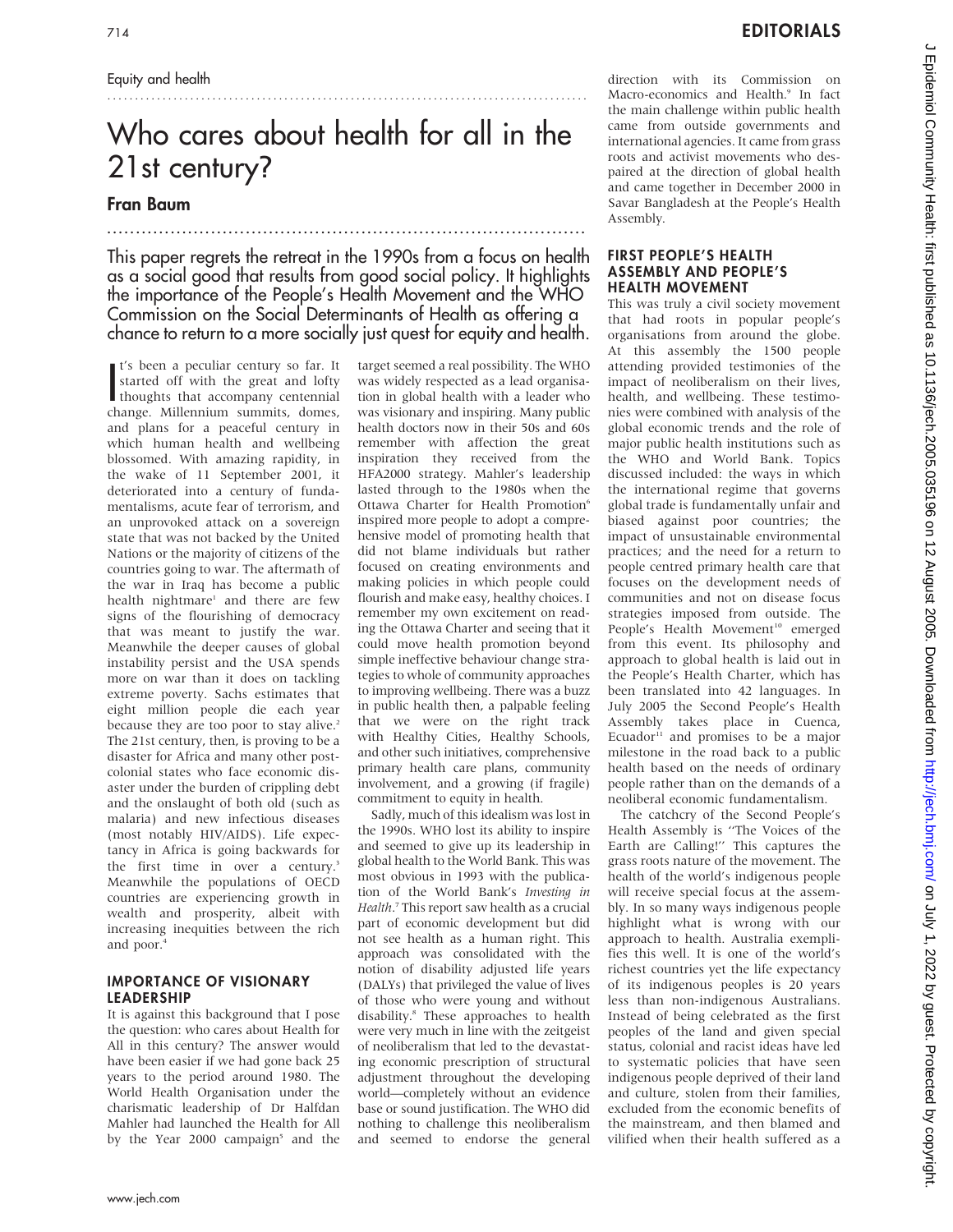result of the cruel and inhuman policies.12 Blatant injustices such as this provide the fuel and passion for the People's Health Movement.

## GLOBAL CIVIL SOCIETY CARES

The other signs of caring about achieving health for all in the 21st century come from the ''Make Poverty History'' campaign with the goals of ''trade justice, drop the debt, more and better aid''.13 The campaign focuses on the 2.8 billion people (nearly half the world's population) who live on less than US\$2 per day. It is driven by a range of non-government organisations and global campaigners such as Sir Bob Geldof and calls directly on the G8 countries to drop debt for the most heavily indebted nations and for aid to be increased to 0.7% of GDP as recommended by the UN Millennium Summit.<sup>13</sup> Achievement of these aims has the potential to make our world healthier and more equitable. But this will only happen if what follows is an approach to health and wellbeing that builds on the early, visionary history of the WHO that recognised that health is not just about the absence of disease but about improving the quality of everyday life in terms of our relationships with each other, the safety and satisfaction of our schools and workplaces, the quality and sustainability of transport and housing, the availability of education, sustainability of the environment, and freedom from violence and war.<sup>14</sup> So often those who want to do good do not act on this knowledge. Rather they focus on the diseases and believe that tackling them will do the job of creating more health and equity. So we have seen the flourishing of bodies such as the Global Fund and Gates Foundation that, with the best of intentions, set out to tackle a range of infectious diseases. Yet they do very little to tackle the broad social and economic determinants of health that dictate who gets what disease. Healthy people are mainly healthy, not primarily because they have access to good health services (although this helps), but because they have good food, comfortably homes, live in a peaceful environment, have good social support, adequate income, and a satisfying job. The global public health community has to understand and act on this crucial knowledge about what creates health. Are there any signs this may be happening?

### SIGNS OF HOPE: SECOND PEOPLE'S HEALTH ASSEMBLY AND WHO COMMISSION ON THE SOCIAL DETERMINANTS OF HEALTH

It just could be that 2005 may be remembered as the year the social and

economic determinants of health began to be taken really seriously globally, nationally, regionally, and locally. In July 2005 the Second People's Health Assembly will take this knowledge as central to its deliberations about how to make the world healthier and more equitable. In March 2005 the WHO launched its own Commission on the Social Determinants of Health (CSDH).15–17 This commission will place a primary emphasis on the underlying factors that determine how healthy populations are and how equitably health is distributed within populations. It will emphasise that health services, while crucial, are only one of the determinants of health and that most health gain will come from going upstream to focus on those factors such as employment, housing, quality of living environments, social relationships, and education that are the main determinants of how healthy we are. The commission works on the assumption that creating healthy societies and individuals largely results from action outside the health sector.

The CSDH will use three key strategies to achieve its aims. Firstly, it will establish knowledge networks preliminarily entitled: Priority Public Health Diseases; Child Health and Education; Financing; Human Settlements; Social Exclusion; Employment; Globalisation; Health Systems, Measurement, Gender and Women's Empowerment. Secondly, it will work with countries to ensure action on the social and economic determinants of health. Thirdly, it will work to reform the WHO by ensuring that awareness of the importance of the social and economic determinants of health informs all its work and becomes evident in its response to health issues. The commission has great potential to assist Dr J W Lee, the current director general, to leave as his legacy a reformed WHO that is imbued with a strong understanding and determination to act on the social and economic determinants of health and a public health community that accepts the inevitable logic and sense of designing all interventions based on this understanding.

### MAKING SOCIAL DETERMINANTS OF HEALTH CENTRAL

The path taken by the People's Health Movement and the CSDH is not going to be easy. While more funding has gone into global health in recent years the overwhelming amount of it has gone into disease initiatives that do not tackle the underlying social and economic determinants of health. However, if the People's Health Movement and the CSDH are successful in picking up the baton from the earlier Health for All

2000 movement they may form the vanguard of a successful movement for a socially just and healthier world in which policy decisions are driven primarily by this vision rather than by decisions that maximise profit for a small elite. If the public health community does care about health for all in this century then it must put its full support behind the People's Health Movement and the Commission on the Social Determinants of Health.

J Epidemiol Community Health 2005;59:714–715. doi: 10.1136/jech.2005.035113

Correspondence to: Professor F Baum, Department of Public Health, Flinders University, GPO Box 2100, Adelaide 5001, Australia; fran.baum@flinders.edu.au

#### Funding: none.

Conflicts of interest: Fran Baum has been a member of the Global Steering Group of the People's Health Movement since 2000 and was appointed as a Commissioner on the WHO Commission on the Social Determinants of Health in March 2005.

### **REFERENCES**

- 1 Roberts L, Lafta L, Garfield R, et al. Mortality before and after the 2003 invasion of Iraq. Lancet 2004;364:1857–64.
- 2 Sachs JD. The end of poverty. Economic possibilities for our times. New Jersey: Penguin Books, 2005.
- 3 Labonte R, Schrecker T, Sanders D, et al. Fatal indifference. The G8, Africa and global health. Cape Town: The University of Cape Town Press, 2004.
- 4 Navarro V, ed. The political economy of social inequalities. Consequence for health and quality of life. Amityville, NY: Baywood Publishing, 2002.
- 5 World Health Organisation. Global strategy for Health for All by the year 2000. Geneva: WHO, 1981.
- 6 World Health Organisation. The Ottawa Charter for health promotion. Health Promotion 1986;1:i–v.
- 7 World Bank. World development report 1993: investing in health. Oxford: Oxford University Press, 1993.
- 8 Anand S, Hanson K. Disability-adjusted life years: a critical review. In: Anand S, Peter F, Sen A, eds. Public health, ethics and equity. Oxford: Oxford University Press, 2004:183–99.
- 9 Sachs J. Macro economics and health: investing in health for economic development. Geneva: World Health Organisation, 2001, http:// www.cid.harvard.edu/cidcmh/CMHReport.pdf (accessed on 14 Jun 2005).
- 10 The People's Health Movement. http://
- www.phmovement.org (accessed 14 Jun 2005). 11 The People's Health Movement. http://www. phmovement.org/pha2/ (accessed on 14 Jun 2005).
- 12 Human Rights and Equal Opportunity Commission. Bringing them home: findings of the national inquiry into the separation of Aboriginal and Torres Strait Islander children from their families. Sydney: Human Rights and Equal Opportunity Commission, 1997.
- 13 Editorial. From Love 8 to G8: only results matter. New Statesman 2005;6 Jun:6-7
- 14 Baum F. The new public health. Oxford: Oxford University Press, 2002.
- 15 World Health Organisation. http://www.who.int/ social\_determinants/en/ (accessed 14 Jun 2005). Lee JW. Public health is a social issue. Lancet
- 2005;365:1005–6. 17 Marmot M. Social determinants of health
- inequalities. Lancet 2005;365:1099–104.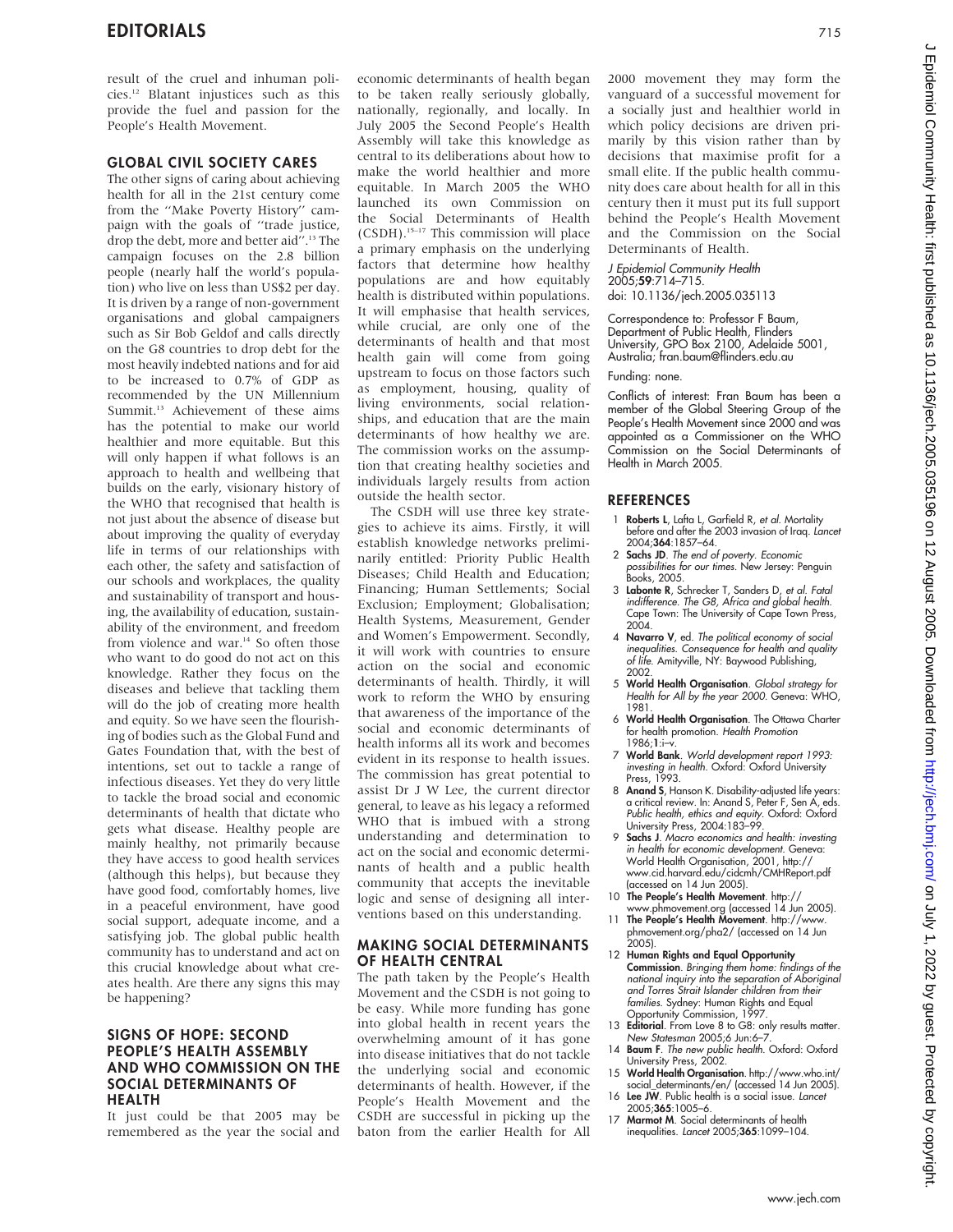## Environmental health

## A journal for evidence based policies Ana M Garcia, Carlos Alvarez-Dardet

.......................................................................................

## ...................................................................................

## The journal of the increasingly relevant.

The journal has published in this<br>
issue<sup>1</sup> and in a previous recent issue<sup>2</sup><br>
two papers with striking evidence<br>
relating atmospheric contaminants, and he journal has published in this issue<sup>1</sup> and in a previous recent issue<sup>2</sup> two papers with striking evidence mostly emissions derived from oil based combustion from engine exhausts, with increased risk for children of dying from leukaemia and other cancers. The risk was particularly high for children born in the proximities (up to 1 km) of bus stations, but also hospitals and other industrial resources with oil combustion emissions. The results from the different data and several analyses presented in both papers are firmly consistent with the author's conclusions: childhood cancers are strongly determined by prenatal or early postnatal exposures to oil based combustion gases, especially from engine exhausts. Two key points arise from such a conclusion. Firstly, how good is evidence supporting this statement? Secondly, is there an additional argument for stricter control of atmospheric emissions?

Results from both papers, although clearly coherent, are based on data and analysis with some limitations, a common occurrence in epidemiological research, the same category of research that discovered that tobacco causes several health effects and that water born infectious diseases can be effectively prevented. In this case, Knox uses for his analysis a database of children dying from cancer between 1953 and 1980 and maps of emissions for 2001 published by the National Atmospheric Emissions Inventory. Then, most of the putative damaging exposures (prenatal or early postnatal, according to the author) occurred more than 20 years before the data on atmospheric emissions used in the study and, probably, to higher levels of emissions than levels for 2001 in the same places. But this fact does not remove any relevance to Knox's findings: the subsequent questions are how many locations have now emissions similar, or even higher, to those happening several years ago (in UK and in other parts of the remaining world), and how safe are present levels of emissions now.

Another methodological point is that Knox's results are based on mortality data. It will be worth examining also data on childhood cancer incidence (that is, including also child non-lethal cancers): would it be expected to find even higher risks for concerned contaminants? Also, a particularity of Knox analysis is that, as a consequence of the lack of a proper control group, the analysis uses only cases of migrant children (changing address between birth and death). This approach is based on the premise of migration equilibrium around emissions hotspots in the general child population. It would be interesting to test the validity of this approach (analysis of migrants) against confirmed effects of atmospheric emissions. Available data from well established networks of research in this area<sup>3</sup> could be useful for this testing.

Besides limitations, Knox also finds a clear dose-response association for exposures and childhood cancers, an important criterion for evaluating causality in exposure-damage associations. Another important criterion for causality is consistency. This is to say, if different researchers, observing different populations with different approaches arrive at similar findings, it is probable that the observed association (namely, emissions from combustion from engine exhausts and childhood cancer) is causal, and not casual. This point is crucial for prevention, as only for causal associations will interventions eliminating or reducing exposure be followed by a reduction in the damage frequency or intensity. Knox<sup>2</sup> quotes studies from USA, Italy, Sweden, and France finding increased risks for leukaemia and other childhood cancer related to residence near high volume roads and petrol and vehicle repair garages. Knox also refers to some studies that have not found any relations. Apparently studies in this area are still scarce, but perhaps there is already enough information for a systematic review or meta analysis properly weighting all available evidence together.

The second point raised at the beginning of this commentary is even more crucial. Should these papers, and other available evidence, be used on behalf of stricter control of oil combustion emissions? Should government and

authorities seriously consider these findings and develop any specific actions? And also: could scientific journals play a critical part in decision making processes related to issues affecting people's health, but also strongly depending on political, economical, social, and cultural influences? Well, as much as they can. This journal has deliberately developed an editorial policy focused on publishing the best scientific evidence for socially relevant research on health determinants (''the journal of the increasingly relevant''4 ): the ''policy implications'' window in articles or the ''Evidence based public health policy and practice'' section are reassuring proofs of this editorial determination. In a recent editorial<sup>5</sup> the role of public health policy was examined in its relation with public health research, particularly addressing interventions over gradually augmenting health inequalities. Also poorer people are more likely to live near more contaminating industrial resources.

The gains for health and wellbeing from searching for ''appropriate engineering and social solutions''1 to better control toxic atmospheric emissions from oil combustion surpass the expectations of any single study. $3^{6-8}$  But also, childhood cancer is an important socially sensitive public health problem and Knox's findings<sup> $12$ </sup> should be seriously taken into account by decision makers concerned with environmental emissions' limits and control.

J Epidemiol Community Health 2005;59:716–717. doi: 10.1136/jech.2005.035196

## ......................

Authors' affiliations

A M Garcia, Department of Preventive Medicine and Public Health, University of Valencia, Spain

C Alvarez-Dardet, Department of Public Health, University of Alicante, Spain

Correspondence to: Professor A M Garcia, Facultad de Ciencias Sociales, Avda. Tarongers s/n, 46022 Valencia, Spain; anagar@uv.es

Funding: none.

Conflicts of interest: none.

### REFERENCES

- 1 Knox EG. Oil combustion and childhood cancers. J Epidemiol Community Health 2005;59:755–60.
- 2 Knox EG. Childhood cancers and atmospheric carcinogens. J Epidemiol Community Health  $2005:59:101-5$ .
- 3 Medina S, Plasencia A, Ballester F, et al, on behalf the Apheis group. Apheis: public health impact of  $PM_{10}$  in 19 European cities. J Epidemiol Community Health 2004;58:831–6.
- 4 Alvarez-Dardet C, Ashton JR. In this issue.
- J Epidemiol Community Health 2004;58:965. 5 Joffe M, Mindell J. A tentative step towards healthy public policy. J Epidemiol Community Health 2004;58:966–8.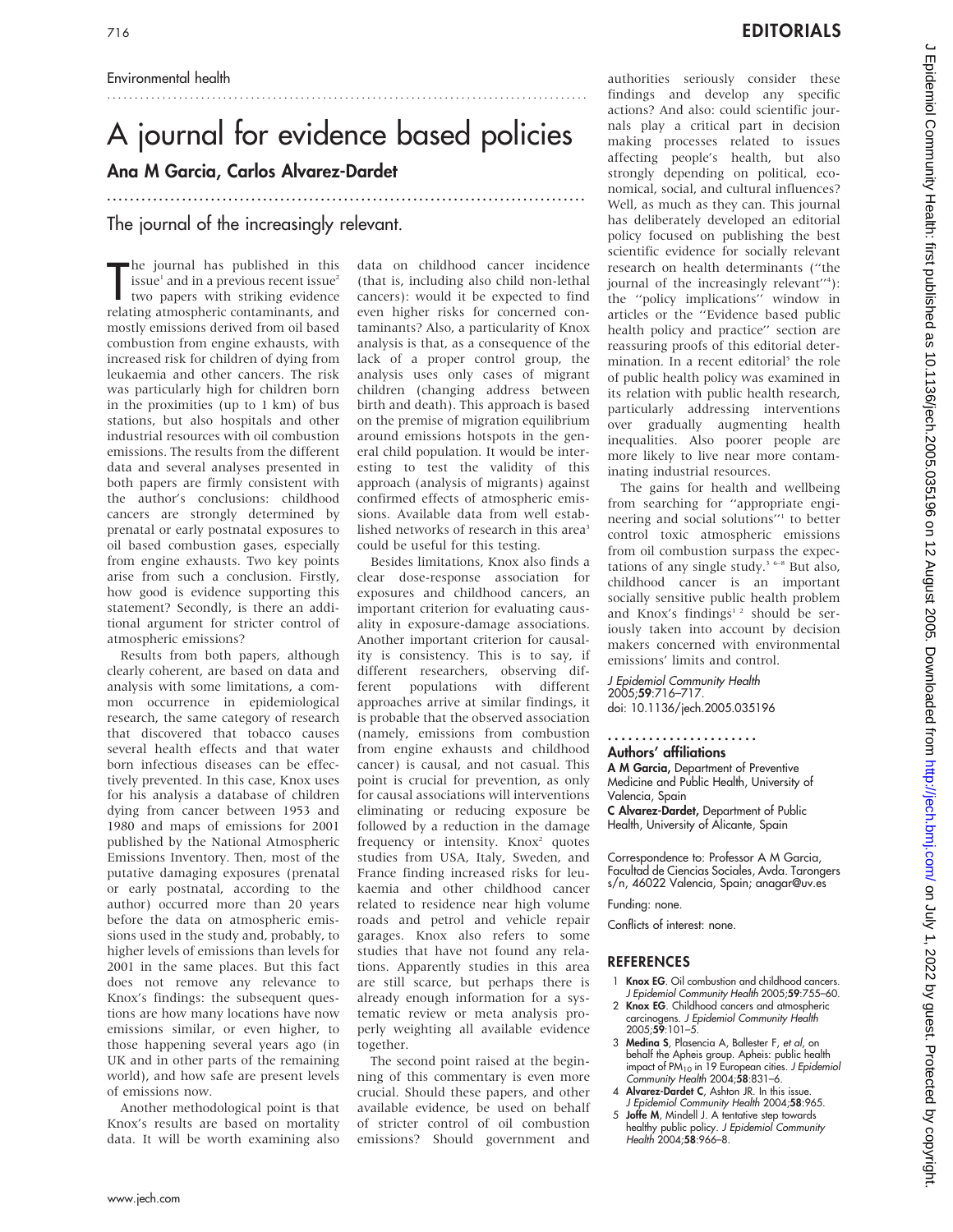## **EDITORIALS** 717

6 Nakahara S, Nakamura Y, Ichikawa M, et al. Relation between increased numbers of safe playing areas and decreased vehicle related child mortality rates in Japan from 1970 to 1985: a

trend analysis. J Epidemiol Community Health 2004;58:976–81.

7 Morrison DS, Thomson H, Petticrew M. Evaluation of the health effects of a neighbourhood traffic

calming scheme. *J Epidemiol Community Health*<br>2004;**58**:837–40.

8 Tafari L. Lead free. J Epidemiol Community Health 2004;58:966.

## Environmental health

# Geographically based approaches can identify environmental causes of disease

.......................................................................................

## Manolis Kogevinas, Neil Pearce

...................................................................................

There is growing evidence to suggest the potential importance of specific environmental exposures in the causation of cancer in children.

The causes of child leukaemia and,<br>
more generally of malignant neo-<br>
plasms in childhood have been long<br>
investigated. Various theories have been he causes of child leukaemia and, more generally of malignant neoplasms in childhood have been long proposed on the aetiological mechanisms and risk factors for these neoplasms, including the influence of genetic, prenatal, and postnatal exposures. With a few exceptions, particularly for in utero exposure to ionising radiation and some genetic syndromes, strong and consistent evidence on the importance of specific risk factors has not been produced. One recent exception is the association of ambient air pollution with child leukaemia, an association that is also supported by experimental evidence. For example, a recent experimental study<sup>1</sup> showed that filtration of particulate matter in ambient air significantly reduced heritable mutation rates in laboratory mice housed outdoors near a major highway and two integrated steel mills. On the other hand, extremely low frequency electromagnetic fields (ELF-EMF) emitted by power lines have received a great deal of attention in recent years, but the evidence of an association with childhood leukaemia remains uncertain; furthermore, even if ELF-EMF are causally associated with child leukaemia they could explain only a very small fraction of all child leukaemias, perhaps around 1%.2 Exposure to pesticides, both general and specific, has also been examined extensively in relation to childhood cancers, but the evidence is far from conclusive.<sup>3</sup>

The paper by George Knox in this issue<sup>4</sup> follows other recent work examining proximity to industrial sources of exposure to toxic atmospheric emissions and childhood cancer.<sup>5</sup> In this paper he expands on this work by evaluating the effects of specific exposures and their combinations.

Knox applies an approach that differs from that of other studies in two respects. Firstly, the data available are extensive both regarding the number of cases and the number of sources and exposures examined. Secondly, he uses a migration index as the main source for the calculation of the relative risk.

Knox has assembled an impressive combination of records including data on hotspots derived from information on atmospheric emissions, trade directories, and map inspections. He has then used this to examine birth and death records for children dying from cancer and has classified each address with regards to its proximity to hotspots for atmospheric emissions, particularly focusing on migration in and out of hotspots.

The migration index that is used in this analysis could be seen as a type of a case-crossover study design. Children moving houses are examined regarding the distance of their houses from specific sources at birth and at the time of cancer diagnosis. The ''case'' address is the address the child lived in at the time of birth, and exposures at this time are assumed to be aetiologically relevant to the subsequent cancer. The ''control'' address is the address that (the same) child lived in at the time of death from cancer, and exposures at this time are assumed to not be aetiologically relevant. If these assumptions are correct, then the informative ''case-control pairs'' are those in which the ''case address'' at time of birth and the

''control address'' at time of death are different. For a particular definition of exposure (for example, living within 1.0 km of a hotspot), the ratio of the number of discordant ''pairs'' in which the ''case address'' is exposed (and the ''control address'' is not) to the number of discordant pairs in which the "control address" is exposed (and the "case address" is not), yields the odds ratio in a manner analogous to a "matched pair" analysis of a more orthodox case-control study. This in turn can be applied to the overall prevalence of ''exposure'' among all cases (not just those who moved) to yield an estimate of the population attributable risk.

There are several important assumptions underlying this comparison. Firstly, it assumes that exposures occurring at birth are more aetiologically relevant than those occurring close to the time of cancer diagnosis and death. When this assumption is invalid (for a particular exposure), the findings reported here will also be invalid. In the most extreme case, in which, for a particular exposure, only very recent exposure is aetiologically relevant, the method of Knox will produce the inverse of the true odds ratio. Nevertheless, for most exposures, and for most types of childhood cancer, this assumption is reasonable, and there is also some experimental evidence supporting the importance of early, including prenatal, exposures.<sup>6</sup> Secondly, Knox's method assumes that there is short term migration equilibrium among the general child population. This assumption would not be valid if, for example, there was a general tendency in the population to move away from environmental hotspots. Thirdly, it also assumes that there is no specific tendency for families to move away from environmental hotspots after the diagnosis of cancer in the child. An attempt to address these latter two assumptions is the restriction of the analysis to short migrations of less than one kilometre. Furthermore, for any such tendencies to produce significant bias they would need to apply to both identified and non-identified environmental hotspots. Many of the exposures considered (for example, hospitals) might be assumed to fall into the latter category. Finally, one must also consider the problems related to exposure misclassification attributable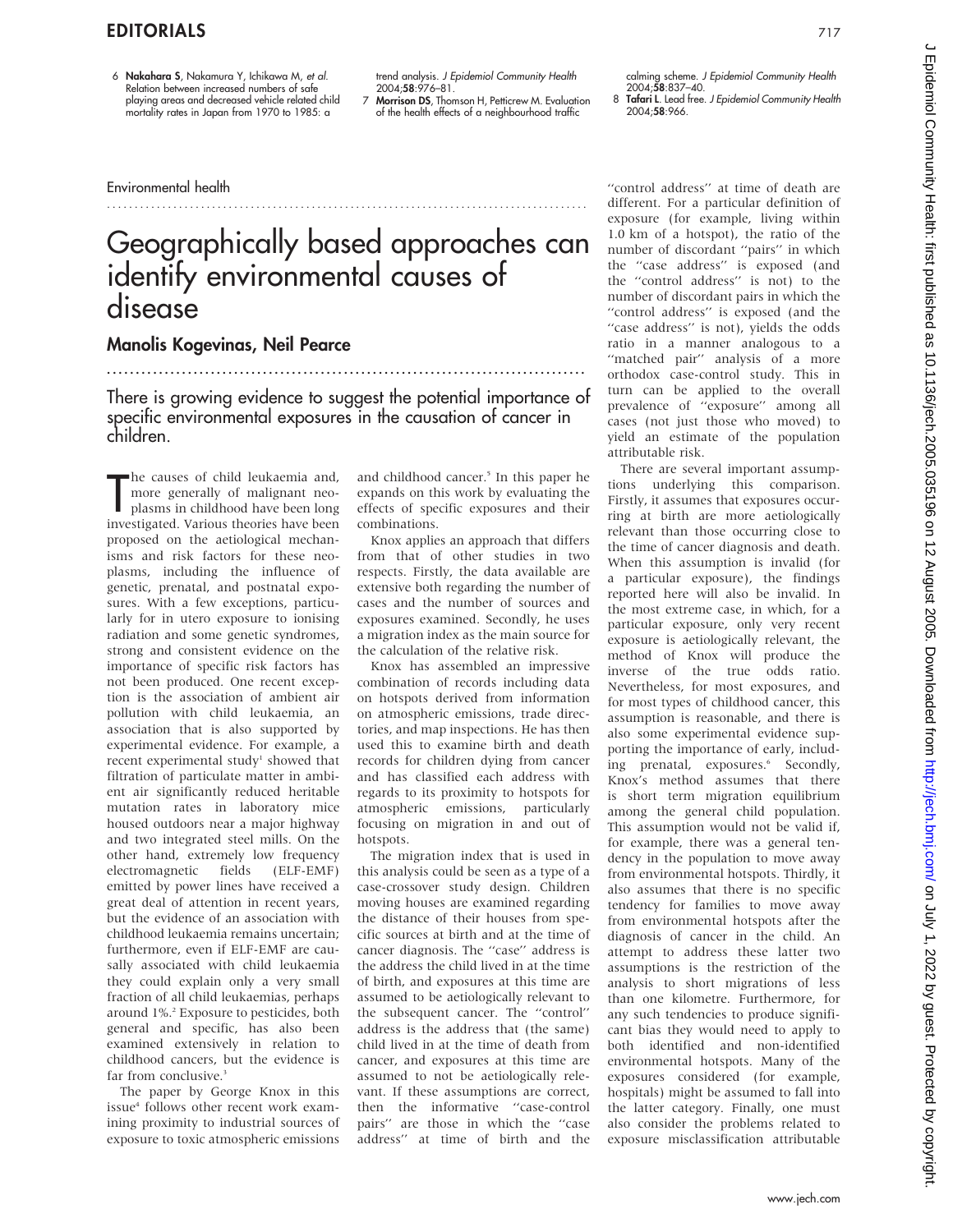to lack of information on duration of residence and in the quantification of environmental exposures, although the resulting misclassification is likely to be non-differential and therefore to produce a bias towards the null.7

Notwithstanding these potential problems, the approach followed by Knox is innovative, and the findings are of considerable interest. He shows a number of interesting associations of environmental exposures with childhood tumours. He identifies several specific chemicals as being closely associated with child tumours, particularly butadiene and exposures from internal combustion engines. More than these specific associations, which may or may not be supported by further research, what makes this paper unique is its capacity to combine in a meaningful way a series of routinely collected data on births, deaths, residences, sources of exposures, and specific exposures.

How valid can all this be? More generally, how valid can geographical comparisons be for the identification of the causes of diseases and particularly child tumours? An extensive application of small area statistics was first proposed as a proactive measure after the Seascale leukaemia cluster (Black report). Collection and systematic analysis of such data are undoubtedly important for surveillance within the context of proactive research. However, how efficient has this approach been in identifying new (or old) causes of disease? Or at least what new hypotheses have been generated through the application of small area statistics type approaches? Probably few, at least when small area statistics are applied using

comparatively crude exposure scenarios such as homocentric circles around a single point source, as has frequently been the case. There are several reasons why few, if any, risk factors have been identified by applying such approaches. Firstly, many of the environmental exposures examined in relation to cancers and reproductive outcomes such as congenital malformations, are probably not associated with high risks at common environmental levels of exposure. Secondly, such studies entail a comparatively high misclassification of the risk factor(s) of interest and of potential confounders. Finally, many of the hypotheses examined are frequently based on weak a priori evidence and are unlikely to be correct. This latter issue may not be perceived necessarily as a significant problem as small area statistical data are readily available and their use could be seen as a screening tool to test new hypotheses and/or generate them. However, a weak risk factor with a great deal of exposure misclassification is bound to produce weak results, which may not be reproduced, even if the exposure is common and therefore has a comparatively high population attributable risk. Nevertheless, small area based approaches are becoming more attractive as methods evolve, both with regard to the availability of records and methods of statistical analysis. Studies such as those by Knox clearly indicate the potential importance of specific environmental exposures in the causation of cancer in children. It will be important to further investigate these findings, and to further test their validity with other studies that have different methodologies and assumptions.

J Epidemiol Community Health<br>2005;**59**:717–718. doi: 10.1136/jech.2005.036608

......................

## Authors' affiliations

M Kogevinas, Respiratory and Environmental Health Research Unit, Municipal Institute of Medical Reseach (IMIM), Barcelona, Spain and Department of Social Medicine, Medical School, University of Crete, Herakleion, Greece

N Pearce, Department of Biomedical Sciences and Human Oncology, University of Turin, Italy and Centre for Public Health Research, Massey University Wellington Campus, Wellington, New Zealand

Correspondence to: Dr M Kogevinas, Respiratory and Environmental Health Research Unit, Municipal Institute of Medical Reseach (IMIM), 80 Dr Aiguader Rd, Barcelona 08003, Spain; kogevinas@imim.es

Funding: Neil Pearce's work on this paper was supported by the Health Research Council of New Zealand, and the Progetto Lagrange, Fondazione CRT/ISI. M Kogevinas was partially supported by ISCIII (Red de Centros RCESP C03/09), Madrid.

Competing interests: none.

#### REFERENCES

- 1 Somers CM, McCarry BE, Malek F, et al. Reduction of particulate air pollution lowers the risk of heritable mutations in mice. Science 2004;304:1008–10.
- 2 Ahlbom A, Day N, Feychting M, *et al.* A pooled<br>analysis of magnetic fields and childhood<br>leukaemia. *Br J Cancer* 2000;**83**:692–8.
- 3 Zahm SH, Ward MH. Pesticides and childhood cancer. Environ Health Perspect
- 1998;106(suppl 3):893–908. 4 Knox EG. Oil combustion and childhood cancers. J Epidemiol Community Health 2005;59:755-60.
- 5 Knox EG. Childhood cancers and atmospheric carcinogens. *J Epidemiol Community Health*<br>2005;**59**:101–5.
- 6 Greaves M. Childhood leukaemia. BMJ 2002;324:283–7.
- 7 Checkoway H, Pearce N, Kriebel D. Research methods in occupational epidemiology. Oxford: Oxford University Press, 2004.

## Occupational health

## Job insecurity and its effect on health Mel Bartley

.......................................................................................

## Findings suggest that reductions in job insecurity should be a point of intervention for government policies aimed at improving population health and reducing health inequalities.

...................................................................................

Job insecurity and its effect on health<br>is now an important topic within<br>social epidemiology.<sup>1-5</sup> Some time<br>time ago, a few papers began to appear ob insecurity and its effect on health is now an important topic within social epidemiology.<sup>1-5</sup> Some time

in Australia, $67$  and the UK $8$  suggesting that poor job quality might affect mental health almost as much as job loss. This possibility was pursued in path breaking work using the UK Whitehall II study of health in London based civil servants.<sup>9</sup> Ferrie and her colleagues were able to follow changes in health measurements in a subgroup of men and women whose civil service department was sold to the private sector. In this way, they could take account of possible health differences between those who did and did not experience increasing insecurity before the onset of job change or unemployment. The nature of the reorganisation also meant that to a large extent, civil servants had been ''randomised'' into the group experiencing greater upheaval in their work situations.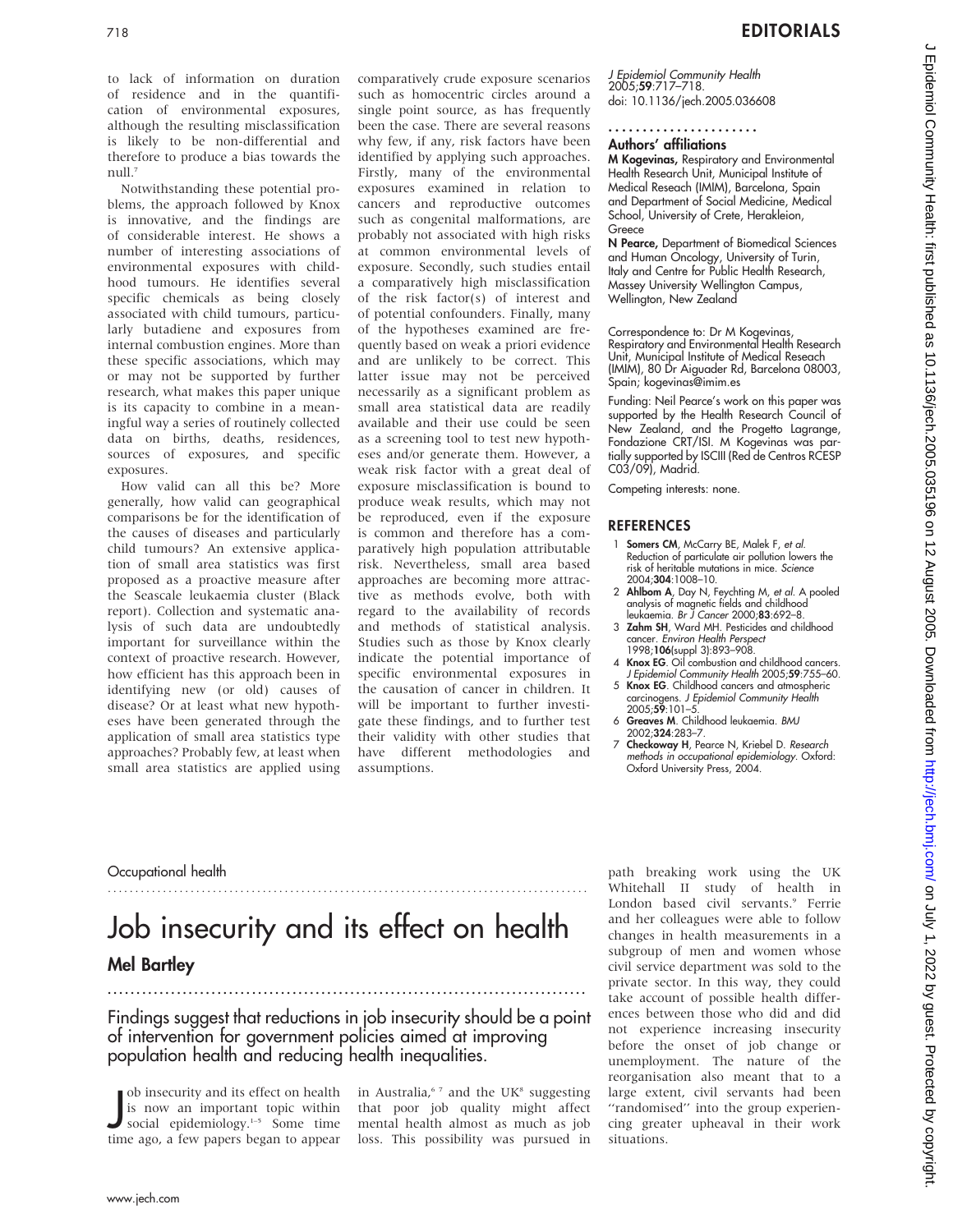Research in this area has advanced quickly at a time when, according to many measures, the numbers of secure jobs in the economies of industrialised nations are falling, to be replaced by a variety of more ''flexible'' types of employment contract.10 Perhaps public health advocates are at least as much influenced by the feeling that working conditions are regarded as something that can easily be sacrificed to the gods of economic productivity.<sup>11</sup>

The paper by Artazcoz et al adds to this growing literature in important ways. The authors are well aware of the dangers that people with a tendency towards depression or anxiety may perceive their jobs as less secure.<sup>12</sup> They are able to show that the relation of less secure employment conditions to health depends on several other factors. One of these is sex. The other is social class (manual or non-manual). Not every kind of insecurity is associated with poorer psychosocial health. The highest excess risk is experienced by those whose contracts have no fixed term, or who have no formal employment contract at all: more or less a ''doseresponse relation''.

Several recent meta-analyses $13/14$  have confirmed the effect of work insecurity on health. Whereas continued insecurity has been found to be a health risk, secure re-employment outside of a declining heavy industrial environment has been found actually to improve health.<sup>15</sup> Several papers have now concluded from their findings that reductions in job insecurity should be a point of intervention for government policies aimed at improving population health and reducing health inequalities.<sup>11 16 17</sup>

J Epidemiol Community Health 2005;59:718–719. doi: 10.1136/jech.2004.032235

Correspondence to: Professor M Bartley, Department of Epidemiology and Public Health, University College London, 1–19 Torrington Place, London WC1E 6BT, UK; m.bartley@ucl.ac.uk

### **REFERENCES**

- 1 **McDonough P**. Job insecurity and health. Int J Health Serv 2000;30:453–76.
- 2 Levenstein S, Smith MW, Kaplan GA. Psychosocial predictors of hypertension in men and women. Arch Intern Med 2001;161:1341–6.
- 3 Ferrie JE, Shipley MJ, Stansfeld SA, et al. Effects of chronic job insecurity and change in job security on self reported health, minor psychiatric morbidity, physiological measures, and health related behaviours in British civil servants: the<br>Whitehall II study. *J Epidemiol Community Health* 2002;56:450–4.
- 4 Power C, Stansfeld SA, Matthews S, et al. Childhood and adulthood risk factors for socioeconomic differentials in psychological distress: evidence from the 1958 British birth cohort. Soc Sci Med 2002;55:1989-2004.
- 5 Mohren DC, Swaen GM, van Amelsvoort LG, et al. Job insecurity as a risk factor for common infections and health complaints. J Occup Environ Med 2003;45:123–9.
- 6 Winefield AH, Tiggeman M, Goldney RD. Psychological concomitants of satisfactory employment and unemployment in young people.

.......................................................................................

Soc Psychiatry Psychiatr Epidemiol<br>1988;**23**:149–57.

- 7 Winefield AH, Tiggemann M, Winefield HR. The psychological impact of unemployment and unsatisfactory employment in young men and women: longitudinal and cross-sectional data. Br J Psychol 1991;82:473–86.
- 8 **Burchell B**. Who is affected by unemployment? In:<br>Gallie D, Marsh C, Vogler C. Un*employment and* social change. Oxford: Oxford University Press, 1996.
- 9 Ferrie JE, Shipley MJ, Marmot MG, et al. Health effects of anticipation of job change and nonemployment: longitudinal data from the Whitehall Il study. BMJ 1995;311:1264-9.
- 10 Burchell BJ. The unequal distribution of job insecurity, 1966–86. International Review of Applied Economics 1999;13:437–58.
- 11 Lavis JN, Farrant MS, Stoddart GL. Barriers to employment-related healthy public policy in Canada. Health Promot Internation 2001;16:9–20.
- 12 Artazcoz L, Benach J, Borrell C, et al. Social inequalities in the impact of flexible employment on different domains of psychosocial health. J Epidemiol Community Health 2005;59:761–7.
- 13 Bohle P, Quinlan M, Mayhew C. The health and safety effects of job insecurity: an evaluation of the evidence. Economic and Labour Relations Review 2001;12:32–60.
- 14 Sverke M, Hellgren J, Naswall K. No security: a meta-analysis and review of job insecurity and its consequences. J Occup Health Psychol 2002;7:242–64.
- 15 Ostry AS, Hershler R, Kelly S, et al. Effects of deindustrialization on unemployment, reemployment, and work conditions in a manufacturing workforce. BMC Public Health 2001;1:15.
- 16 Kristensen TS, Borg V, Hannerz H. Socioeconomic status and psychosocial work environment: results from a Danish national study. Scand J Public Health 2002;59:41–8.
- 17 Bartley M, Sacker A, Clarke P. Employment status, employment conditions, and limiting illness: prospective evidence from the British household panel survey 1991–2001. *J Epidemiol*<br>Community Health 2004;**58**:501–6.

## Occupational health

# Flexible employment and health inequalities

## Fernando G Benavides, George L Delclos

A flexible labour market could contribute to increasing health inequalities and should be a priority on the public health policy agenda.

The relation between itexible<br>
employment and health is a recent<br>
public health research question.<sup>1</sup> he relation between flexible employment and health is a recent After a long period of progressive labour market regulatory policymaking, particularly in European Union countries, where the influence of trade unions is strong, employers now argue for a supply of a full time workforce that will allow them to compete in a global market characterised by continuous technical and organisational change. In

this global environment, and from a purely economic perspective, flexible employment has become considered as a necessary condition to increase productivity, and is a characteristic common to both developed and developing countries.

...................................................................................

Recent research, however, has begun to suggest that flexible employment may have adverse affects on the health of workers. For instance, mortality is significantly higher among temporary workers in comparison with permanent workers.2 Persons who experience frequent job changes are more likely to smoke, consume more alcohol, and exercise less<sup>3</sup>; and workers who perceive job insecurity experience significant adverse effects on their physical and mental health.4 Despite some of the limitations of these kinds of studies, primarily in the various definitions of flexible employment (which can be variably defined as job insecurity, frequent job change, or type of contract), the picture regarding this important question is becoming clearer.

In this issue, Artazcoz et al add another piece to this complex puzzle.<sup>5</sup> The authors examine the possible impact of flexible employment on health inequalities, and show an association between poor mental health outcomes and two forms of flexible employment (non-fixed term temporary contracts and being employed with no contract) that differentially affects less privileged workers: women and male manual workers.